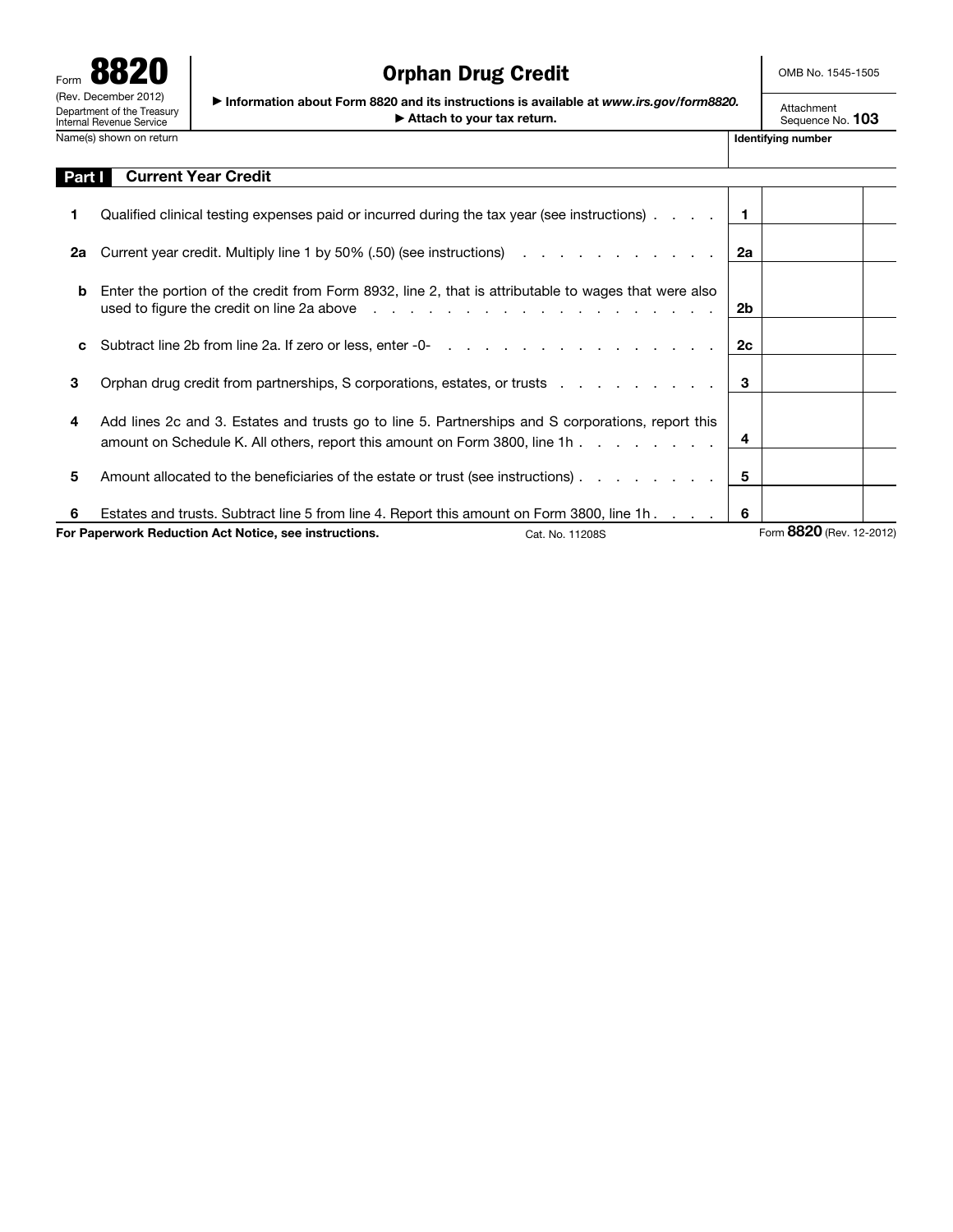| Part II                                        | <b>Orphan Drug Information (see instructions)</b> |                                       |                                             |
|------------------------------------------------|---------------------------------------------------|---------------------------------------|---------------------------------------------|
| (a)                                            | (b)<br>Name of orphan drug                        | (c)<br>Designation application number | (d)<br>Date drug designated<br>(mm/dd/yyyy) |
| 7a                                             |                                                   |                                       |                                             |
| $\boldsymbol{\mathsf{b}}$                      |                                                   |                                       |                                             |
| $\mathbf c$                                    |                                                   |                                       |                                             |
| $\operatorname{\mathsf{d}}$                    |                                                   |                                       |                                             |
| $\mathbf{e}% _{t}\left( \mathbf{1}_{t}\right)$ |                                                   |                                       |                                             |
| $\mathbf f$                                    |                                                   |                                       |                                             |
| $\boldsymbol{g}$                               |                                                   |                                       |                                             |
| $\mathsf{h}$                                   |                                                   |                                       |                                             |
| $\mathbf i$                                    |                                                   |                                       |                                             |
| j                                              |                                                   |                                       |                                             |
| $\boldsymbol{\mathsf{k}}$                      |                                                   |                                       |                                             |
| L                                              |                                                   |                                       |                                             |
| ${\bf m}$                                      |                                                   |                                       |                                             |
| $\mathsf n$                                    |                                                   |                                       |                                             |
| $\mathbf{o}$                                   |                                                   |                                       |                                             |
| $\boldsymbol{\mathsf{p}}$                      |                                                   |                                       |                                             |
| q                                              |                                                   |                                       |                                             |
| $\mathbf r$                                    |                                                   |                                       |                                             |
| $\mathbf{s}$                                   |                                                   |                                       |                                             |
| $\mathbf t$                                    |                                                   |                                       |                                             |
| $\mathbf u$                                    |                                                   |                                       |                                             |
| $\mathbf v$                                    |                                                   |                                       |                                             |
| $\mathbf{w}$                                   |                                                   |                                       |                                             |
| $\pmb{\mathsf{x}}$                             |                                                   |                                       |                                             |
| $\pmb{\mathsf{y}}$                             |                                                   |                                       |                                             |
| $\mathbf{z}$                                   |                                                   |                                       |                                             |

Form 8820 (Rev. 12-2012)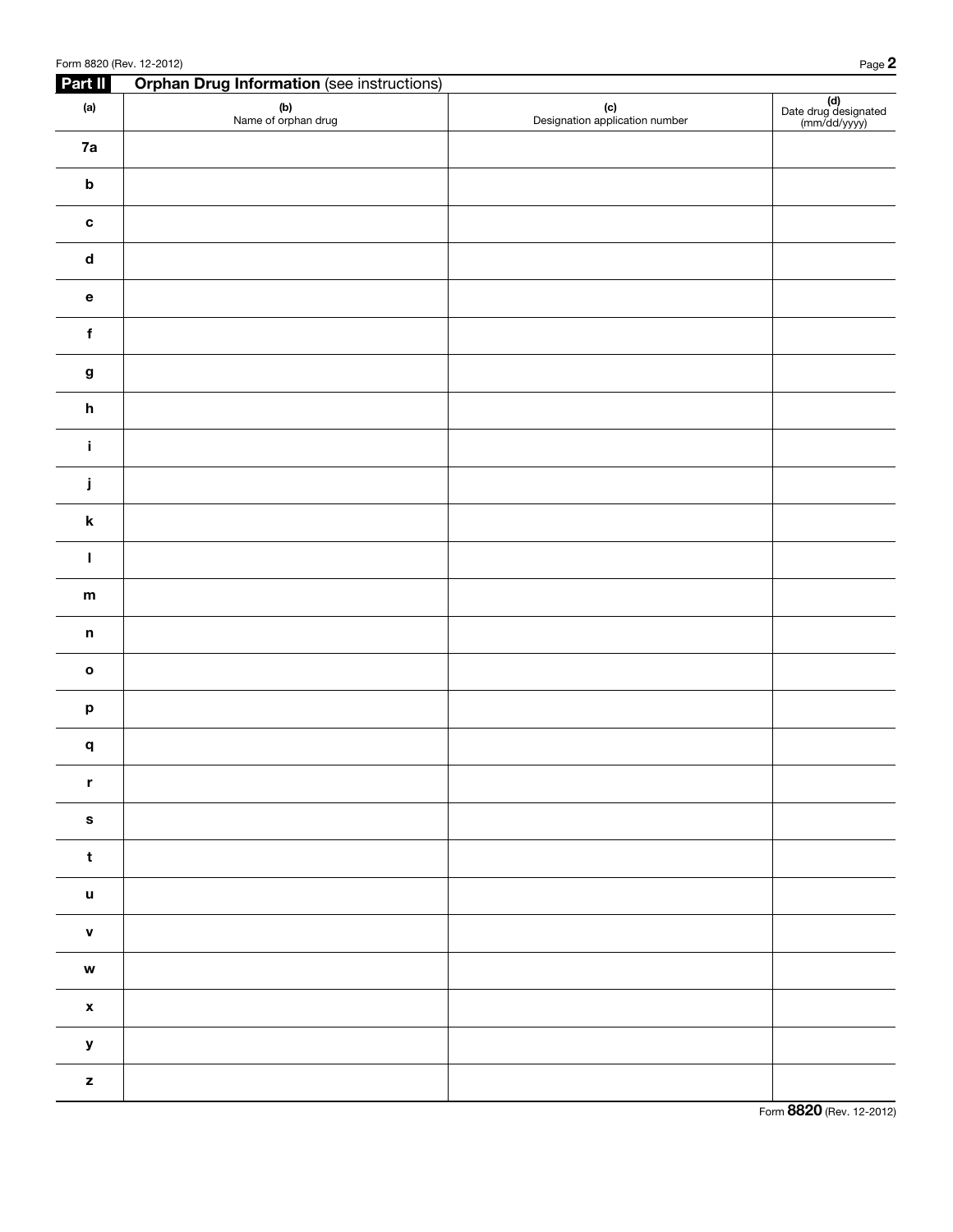## General Instructions

Section references are to the Internal Revenue Code unless otherwise noted.

Future developments. For the latest information about developments related to Form 8820 and its instructions, such as legislation enacted after this form and instructions were published, go to *www.irs.gov/form8820*.

## Purpose of Form

Use Form 8820 to claim the orphan drug credit. The credit is 50% of qualified clinical testing expenses paid or incurred during the tax year. See section 45C and Regulations section 1.28-1 for details.

Taxpayers that are not partnerships, S corporations, estates, or trusts, and whose only source of this credit is from those pass-through entities, are not required to complete or file this form. Instead, they can report this credit directly on Form 3800.

## **Definitions**

### Qualified clinical testing expenses.

Generally, qualified clinical testing expenses are amounts paid or incurred by the taxpayer that would be described as qualified research expenses under section 41, with two modifications:

• In sections 41(b)(2) and (3), "clinical testing" is substituted for "qualified research" and

• 100% (instead of 65% or 75%) of contract research expenses are treated as clinical testing expenses.

Qualified clinical testing expenses do not include expenses to the extent they are funded by a grant, contract, or otherwise by a governmental entity or another person.

Clinical testing. Generally, clinical testing means any human clinical testing that meets all four of the following conditions.

1. The testing is carried out under an exemption for a drug being tested for a rare disease or condition under section 505(i) of the Federal Food, Drug, and Cosmetic Act (Act).

2. The testing occurs after the date the drug is designated under Act section 526 and before the date on which an application for the drug is approved under Act section 505(b) (or, if the drug is a biological product, before the date the drug is licensed under section 351 of the Public Health Service Act).

3. The testing is conducted by or for the taxpayer to whom the designation under Act section 526 applies.

4. The testing relates to the use of the drug for the rare disease or condition for which it was designated under Act section 526.

Rare disease or condition. A rare disease or condition is one which afflicts:

• 200,000 or fewer persons in the United States or

• More than 200,000 persons in the United States, but for which there is no reasonable expectation of recovering the cost of developing and making available a drug in the United States for the disease from sales of the drug in the United States.

The above determinations are made as of the date the drug is designated under Act section 526.

### Testing Not Eligible for the **Credit**

The credit is not allowed for clinical testing conducted outside the United States unless there is an insufficient U.S. testing population and the testing is conducted by a U. S. person or by another person not related to the taxpayer. Testing conducted either inside or outside the United States by a corporation to which section 936 applies is not eligible for the orphan drug credit.

## Coordination With the Research Credit

Qualified clinical testing expenses used to figure the orphan drug credit cannot also be used to figure the credit for increasing research activities. However, any of these expenses that are also qualified research expenses must be included in base period research expenses when figuring the credit for increasing research activities in a later tax year.

### Member of Controlled Group or Business Under Common Control

For purposes of figuring the credit, all members of a controlled group of corporations (as defined in section  $41(f)(1)(A)$  and  $(f)(5)$ ) and all members of a group of businesses under common control (as defined in section 41(f)(1)(B)), are treated as a single taxpayer. As a member, your credit is determined on a proportionate basis to your share of the aggregate clinical testing expenses taken into account by the group for the orphan drug credit. Enter your share of the credit on line 2a. Attach a statement showing how your share of the credit was figured, and write "See Attached" next to the entry space for line 2a.

## Specific Instructions

Figure any orphan drug credit from your own trade or business on lines 1 and 2a.

### Line 1

Complete Part II for each orphan drug for which qualified clinical testing expenses are paid or incurred during the tax year and included in line 1.

### Line 2a

Reduce the deduction for qualified clinical testing expenses otherwise allowable on your income tax return by the amount of the credit shown on line 2a. If the credit exceeds the amount allowed as a deduction for the tax year, reduce the amount chargeable to the capital account for the year for such expenses by the amount of the excess. See section 280C(b) for special rules.

### Line 2b

If the credit on line 2a includes wages paid to employees, and you are also claiming a credit for employer differential wage payments based on wages paid to the same employees, enter on line 2b the portion of the credit from the employer differential wage credit line (e.g., line 2 of Form 8932 (Rev. December 2012)) that is attributable to wages that were also used to figure the credit on line 2a.

See Form 8932, Credit for Employer Differential Wage Payments, for information on the credit.